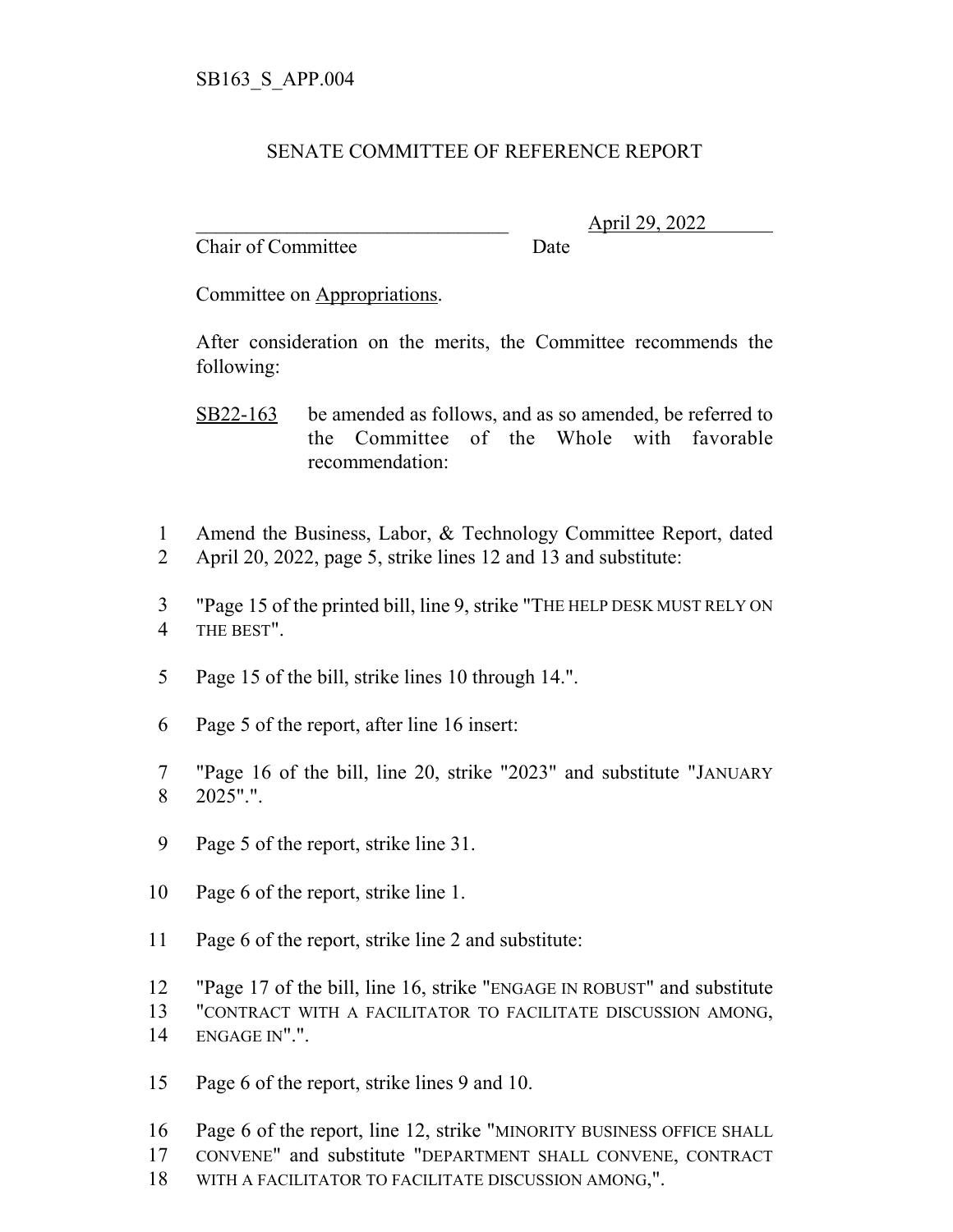- Page 6 of the report, strike lines 15 through 22.
- Page 7 of the report, strike lines 6 and 7 and substitute:
- "Page 20 of the bill, line 12, strike "2022," and substitute "2023,".".
- Page 8 of the report, strike line 7 and substitute "Page 21, line 17, strike "2023" and substitute "JANUARY 2025".
- Page 21 of the bill, after line 22, insert:
- "**SECTION 2.** In Colorado Revised Statutes, 24-101-301, **amend** (31) as follows:

 **24-101-301. Definitions.** The terms defined in this section shall have the following meanings whenever they appear in this code, unless the context in which they are used clearly requires a different meaning or a different definition is prescribed for a particular article or portion thereof:

- (31) EXCEPT AS OTHERWISE PROVIDED IN SECTION 24-103-1103 (13), "professional services" means services of accountants, clergy, physicians, lawyers, and dentists and such other services as may be procured through agents of those services, excluding those professional services as defined in section 24-30-1402, as the executive director may by rule designate as professional services.".
- Renumber succeeding sections accordingly.".
- Amend printed bill, page 21, before line 23 insert:
- "**SECTION 2. Appropriation.** (1) For the 2022-23 state fiscal year, \$2,007,707 is appropriated to the department of personnel. This appropriation is from the general fund. To implement this act, the department may use this appropriation as follows:
- (a) \$1,046,345 for use by the executive director's office for the state procurement equity program, which amount is based on an assumption that the program will require an additional 4.6 FTE;
- (b) \$400,556 for use by the division of human resources for liability claims; and

 (c) \$560,806 for use by the division of human resources for liability legal services.

 (2) For the 2022-23 state fiscal year, \$114,824 is appropriated to the office of the governor for use by the office of information technology.